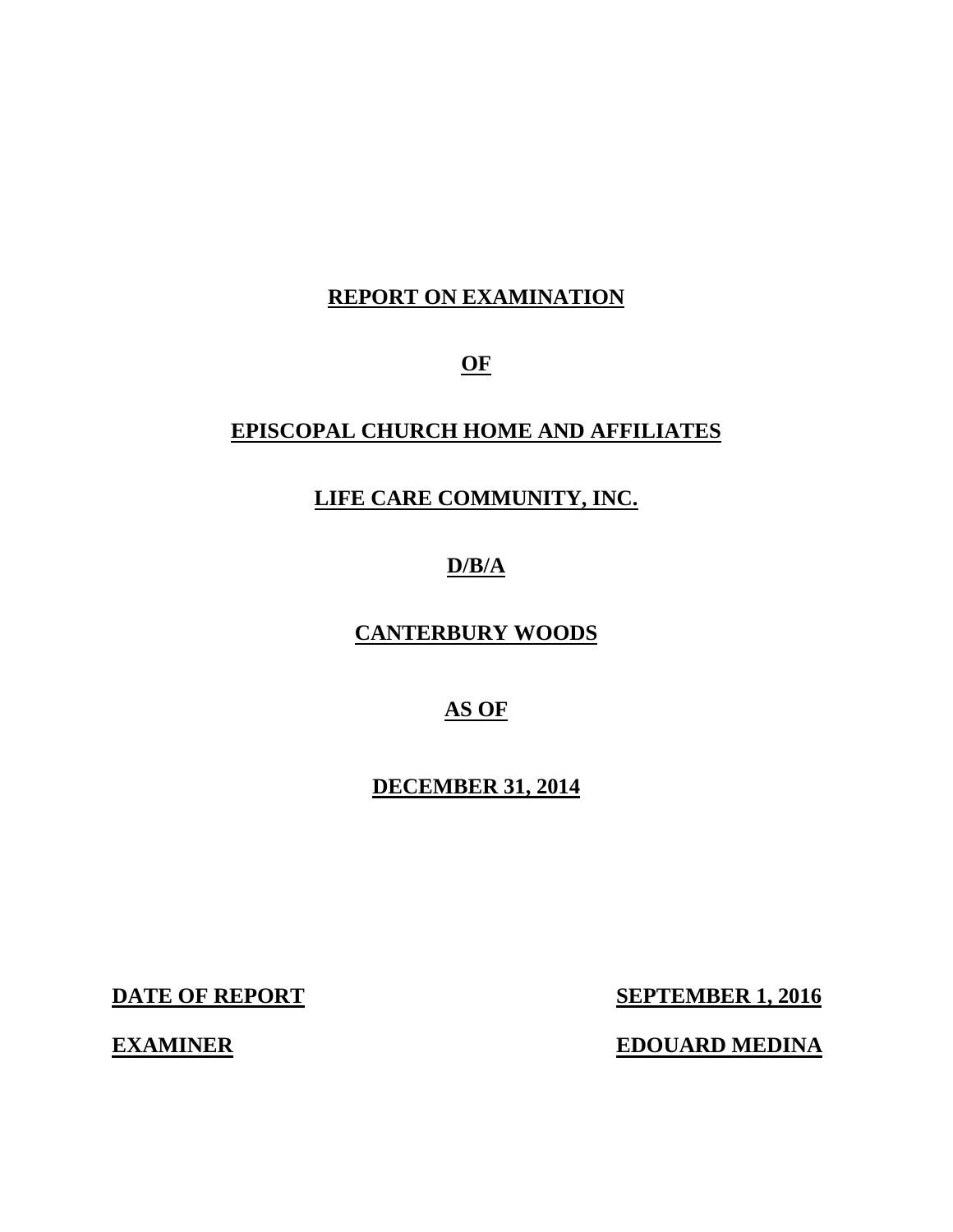# **TABLE OF CONTENTS**

# **ITEM NO.**

### **PAGE NO.**

| 1. | Scope of the examination                                             | $\overline{2}$ |
|----|----------------------------------------------------------------------|----------------|
| 2. | Description of the Community                                         | 3              |
|    | Corporate governance<br>A.                                           | 4              |
|    | Holding company system<br>B.                                         | 7              |
|    | Occupancy rates<br>C.                                                | 8              |
|    | D. Disclosure statement                                              | 8              |
|    | Disaster recovery / business continuity plans<br>Е.                  | 9              |
|    | Accounts receivable<br>$F_{\cdot}$                                   | 9              |
|    | Information system controls<br>G.                                    | 10             |
| 3. | <b>Financial statements</b>                                          | 11             |
|    | A. Balance sheet                                                     | 11             |
|    | B. Statement of revenue, expenses and change in<br>actuarial surplus | 13             |
| 4. | Subsequent events                                                    | 14             |
| 5. | Compliance with prior report on examination                          | 16             |
| 6. | Summary of comments and recommendations                              | 18             |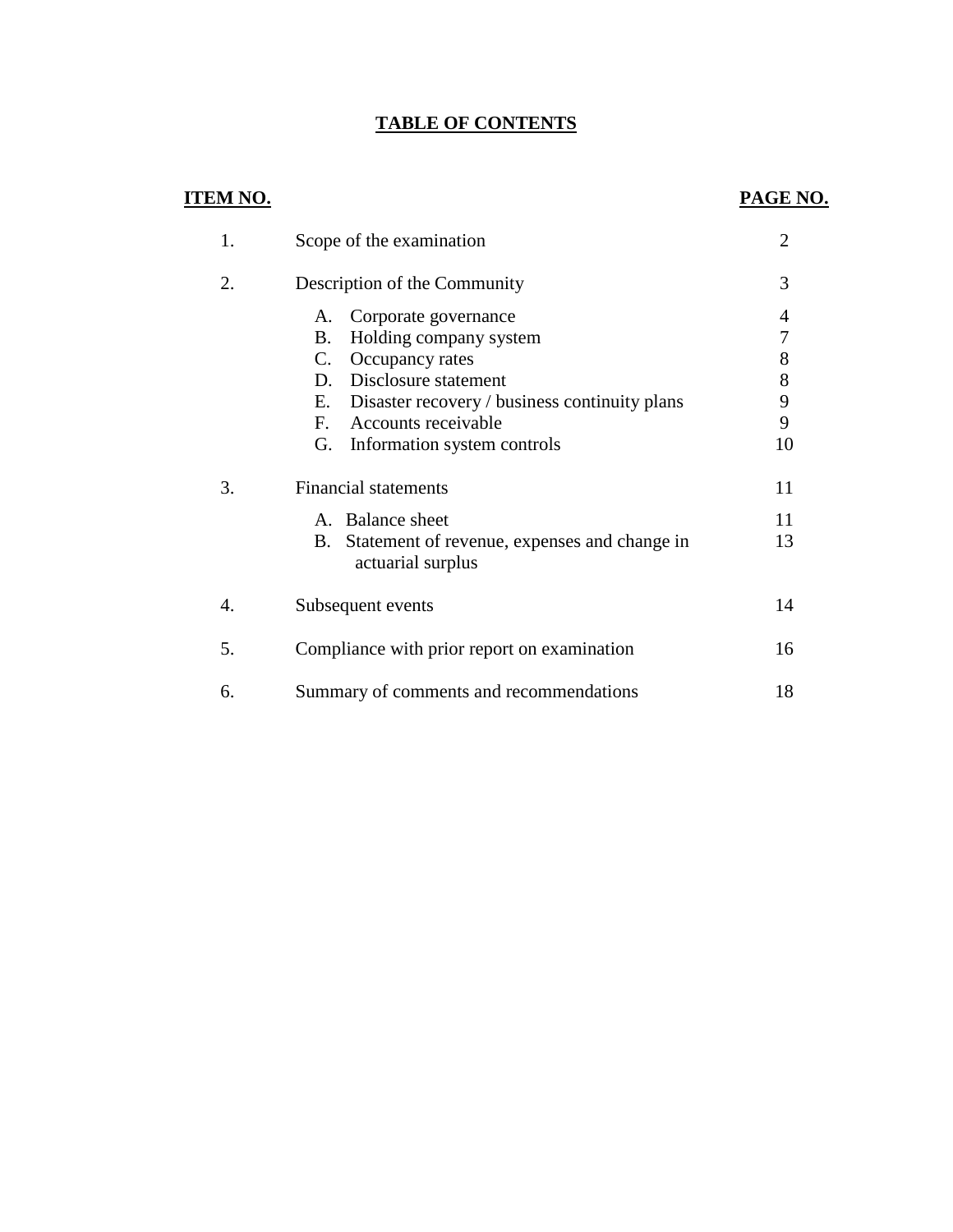

# NEW YORK STATE  $C$ FS

Andrew M. Cuomo **Maria T. Vullo** Andrew M. Cuomo **Maria T. Vullo** Governor

Superintendent

September 1, 2016

Honorable Maria T. Vullo Superintendent of Financial Services Albany, New York 12257

Madam:

 Public Health Law and acting in accordance with the instructions contained in Appointment Number 31348, dated May 7, 2015, attached hereto, I have made an examination of the Episcopal Church Home and Affiliates Life Care Community, Inc. d/b/a Canterbury Woods, a not-for-profit Continuing Care Retirement Community certified pursuant to the provisions of Article 46 of the New York Public Health Law, as Pursuant to the requirements of the New York Insurance Law and the New York of December 31, 2014, and respectfully submit the following report thereon.

 Home and Affiliates Life Care Community, Inc. d/b/a Canterbury Woods located at 705 The examination was conducted at the home office of the Episcopal Church Renaissance Drive, Williamsville, New York.

 Wherever the designations the "Community" or "Canterbury Woods" appear herein, without qualification, they should be understood to indicate the Episcopal Church Home and Affiliates Life Care Community, Inc. d/b/a Canterbury Woods.

Wherever the designation the "Department" appears herein, without qualification, it should be understood to indicate the New York State Department of Financial Services.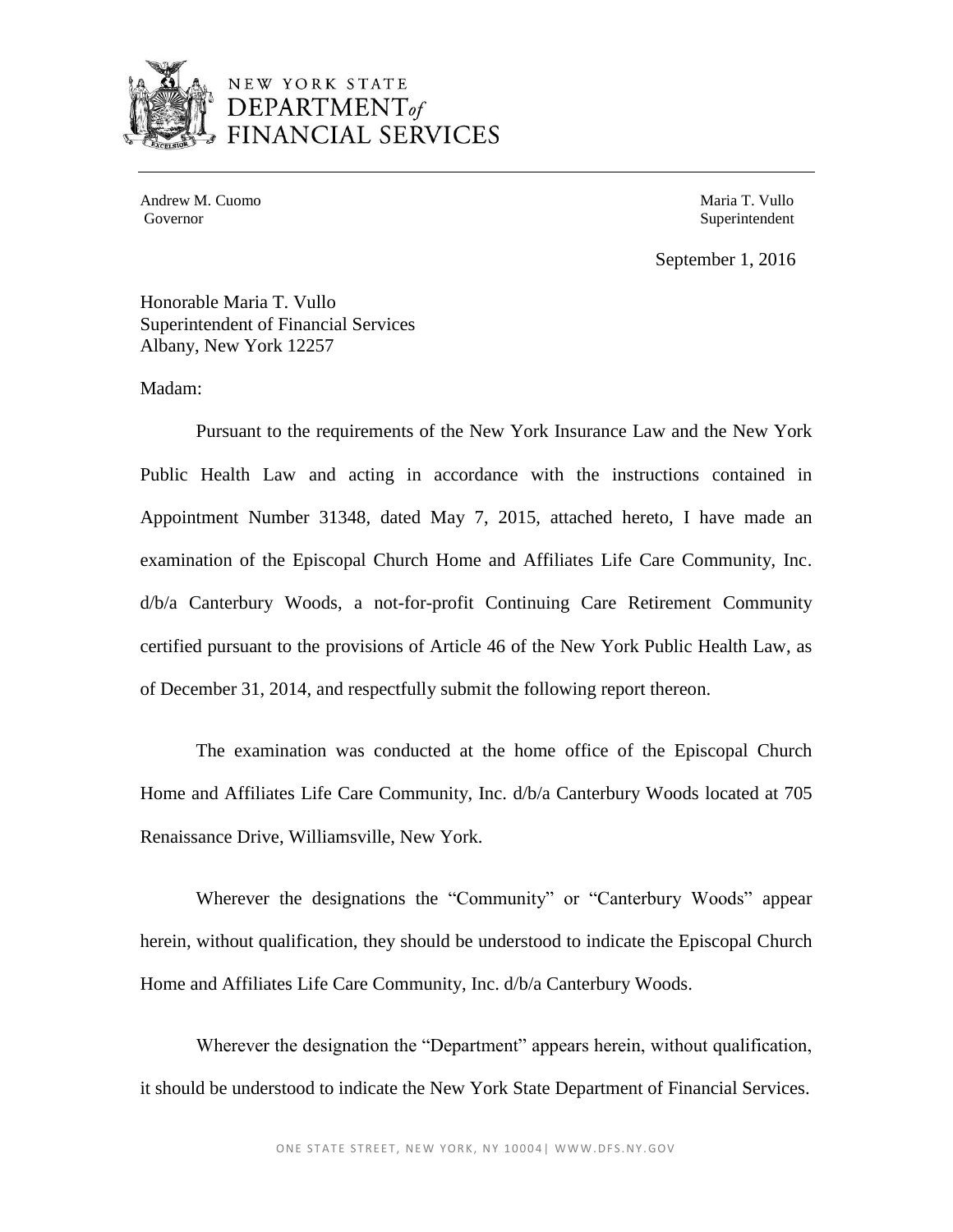#### **1. SCOPE OF THE EXAMINATION**

 The previous examination was conducted as of December 31, 2009. This examination covered the five-year period from January 1, 2010 through December 31, 2014. Transactions occurring subsequent to this period were reviewed where deemed appropriate by the examiner.

 Representatives of the New York State Department of Financial Services and the New York State Department of Health conducted a site survey of the Community's facility on November 21, 2013, pursuant to Section 4614(1) of the New York Public Health Law.

 The examination comprised a verification of the assets and liabilities of the Community as of December 31, 2014, in accordance with generally accepted accounting principles ("GAAP"), as modified by the Department pursuant to Insurance Regulation No. 140 (11 NYCRR 350), a review of income and disbursements deemed necessary to performed by the Community's independent certified public accountants and independent 31, 2014, on a statutory actuarial basis, pursuant to Department Regulation No. 140 (11 accomplish such verification, and utilized, to the extent considered appropriate, work actuary. It is noted that the balance sheet included herein was reported as of December NYCRR 350).

A review was also made of the following items:

 Community documents Compliance with By-Laws Occupancy levels Financial documents Board of Directors' meetings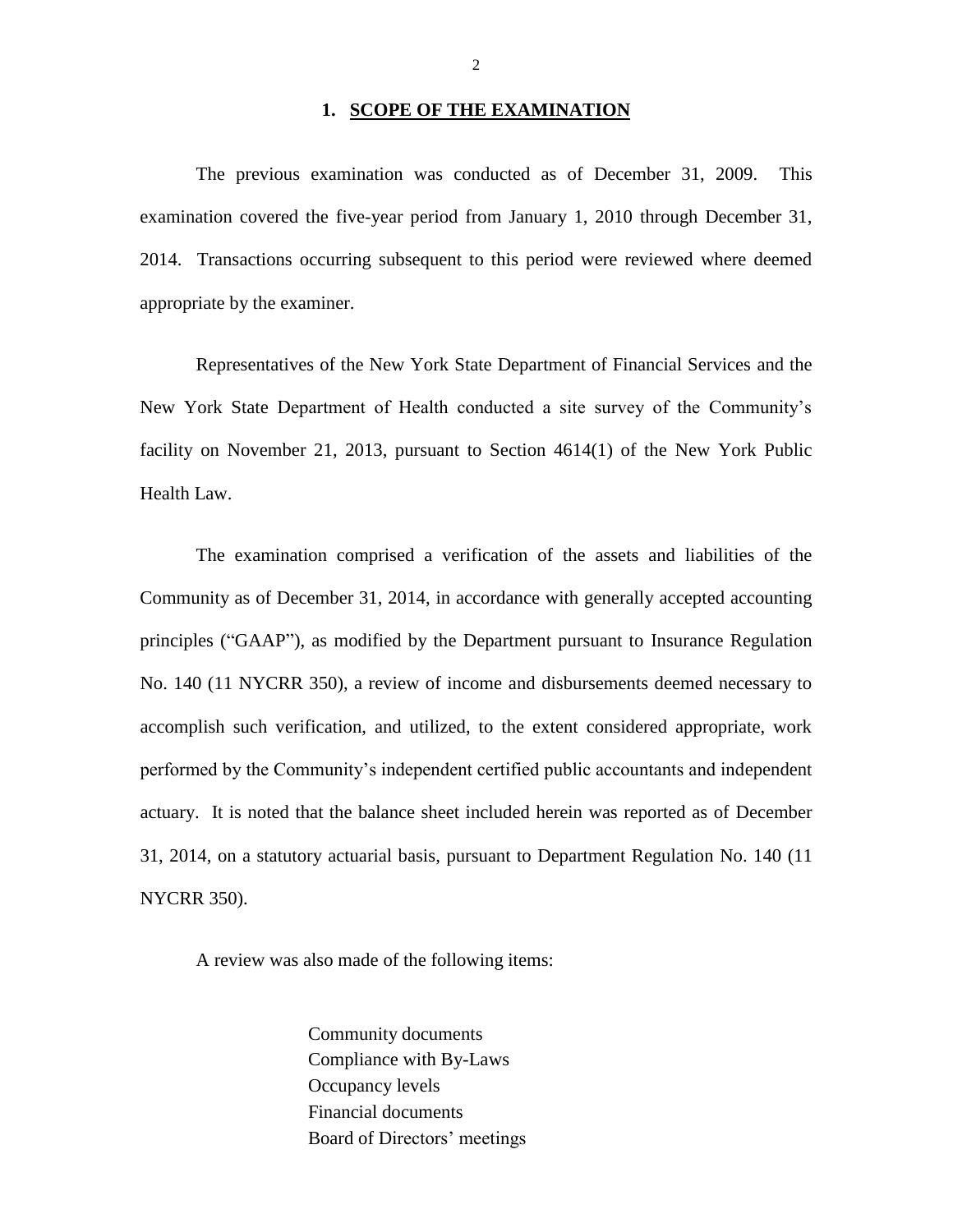This report on examination is confined to financial statements and comments on those matters which involve departures from laws, regulations or rules, or which are deemed to require explanation or description.

 A review was also made to ascertain what actions were taken by the Community with regard to the comments and recommendations contained in the prior report on examination.

#### **2. DESCRIPTION OF THE COMMUNITY**

 The Community was formed on December 26, 1995, and began operating on June 1, 1999. Canterbury Woods is a Continuing Care Retirement Community ("CCRC") as defined in Article 46 of the New York Public Health Law. The Community received a Certificate of Authority from the New York State Continuing Care Retirement Community Council and commenced operations on June 1, 1999.

 formed to build, own and operate a continuing care retirement community. The Community currently consists of two hundred forty-three (243) independent living units and an eighty (80) bed health center consisting of thirty-two (32) enriched housing units and forty-eight (48) skilled nursing beds. Within the 243 independent living units, there are forty (40) individual cottage-style homes called Lexington Village. The Community The Community is a New York State not-for-profit organization which was is a tax-exempt organization under Section  $501(c)(3)$  of the Internal Revenue Code.

 The Community provides residents with a continuum of services, including: independent living, enriched housing and skilled nursing home care. As a condition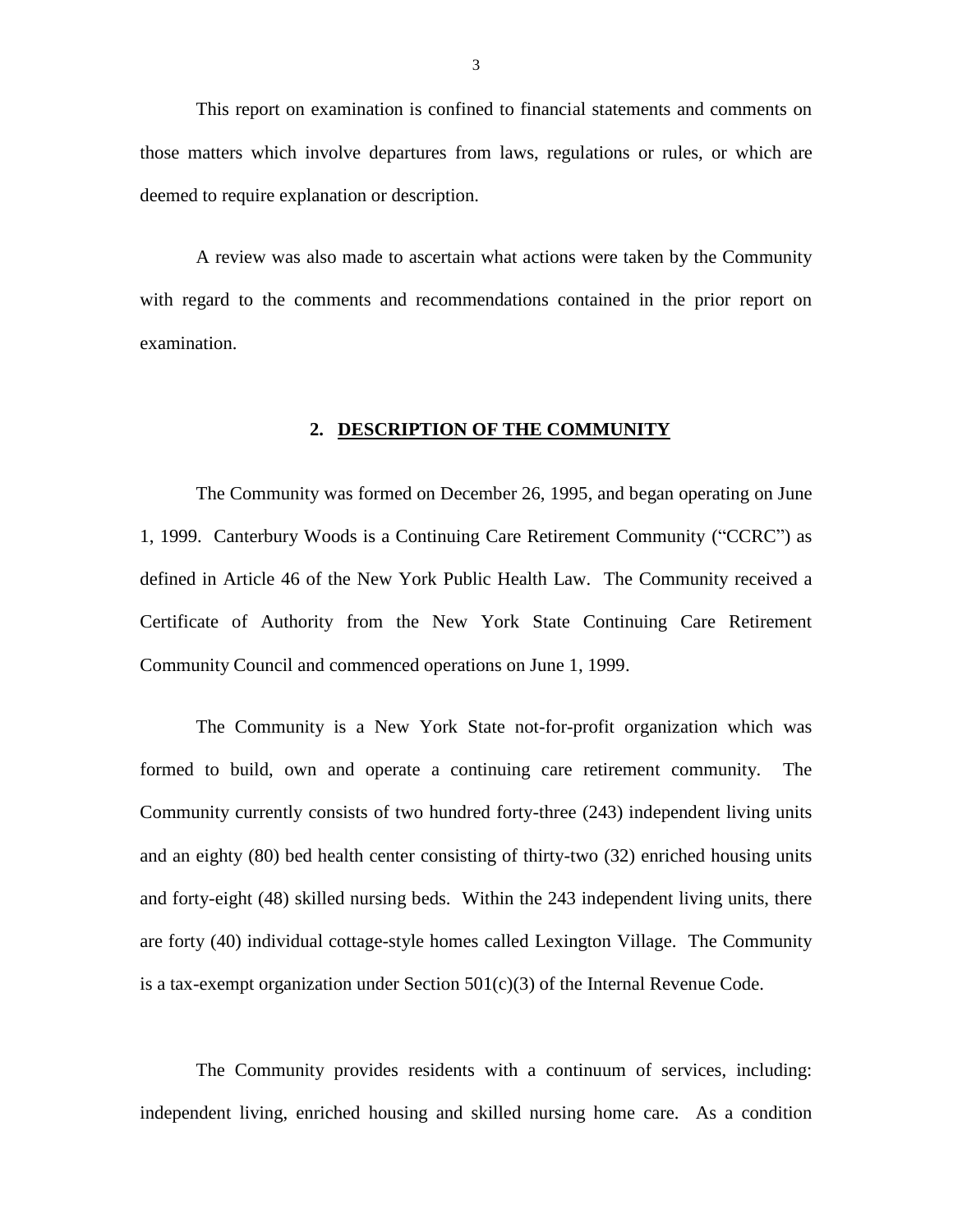precedent to providing these services, the Community enters into a lifecare contract with each prospective resident that sets forth the responsibilities of both parties. For the right to occupy, use the living accommodations and utilize the services of the Community, each resident is required to pay an entrance fee and monthly service fee based on the size and type of living unit and the number of occupants.

 Entrance fees are due in two installments. Ten percent of the entrance fee is due when the lifecare contract is signed, while the remainder is to be paid upon the earlier of: (1) the date the resident occupies the facility; or (2) 60 days from the date the contract is executed.

 Entrance fees include a residential component and a lifecare component. During the first 90 days after the resident pays the entrance fee in full, all amounts collected by the Community are fully refundable if the resident terminates the contract for any reason. After the 90-day period, the entrance fee refund will be reduced by a 4% processing fee. For each of the next three months, the refund will be reduced by 2% per month. After the first six months, the remaining 90% of the residential component of the entrance fee will be refundable for the duration of the contract term. The refund of the lifecare component will be further reduced by 2% per month for each additional month of residency until the  $51<sup>st</sup>$  month, after which there will be no refund.

#### A. Corporate Governance

 Community is to be vested in a Board of Directors comprised of no less than seven (7) and no more than sixteen (16) members. As of December 31, 2014, the Community's Board of Directors was comprised of twelve (12) members, as follows: Pursuant to the Community's Charter and By-Laws, management of the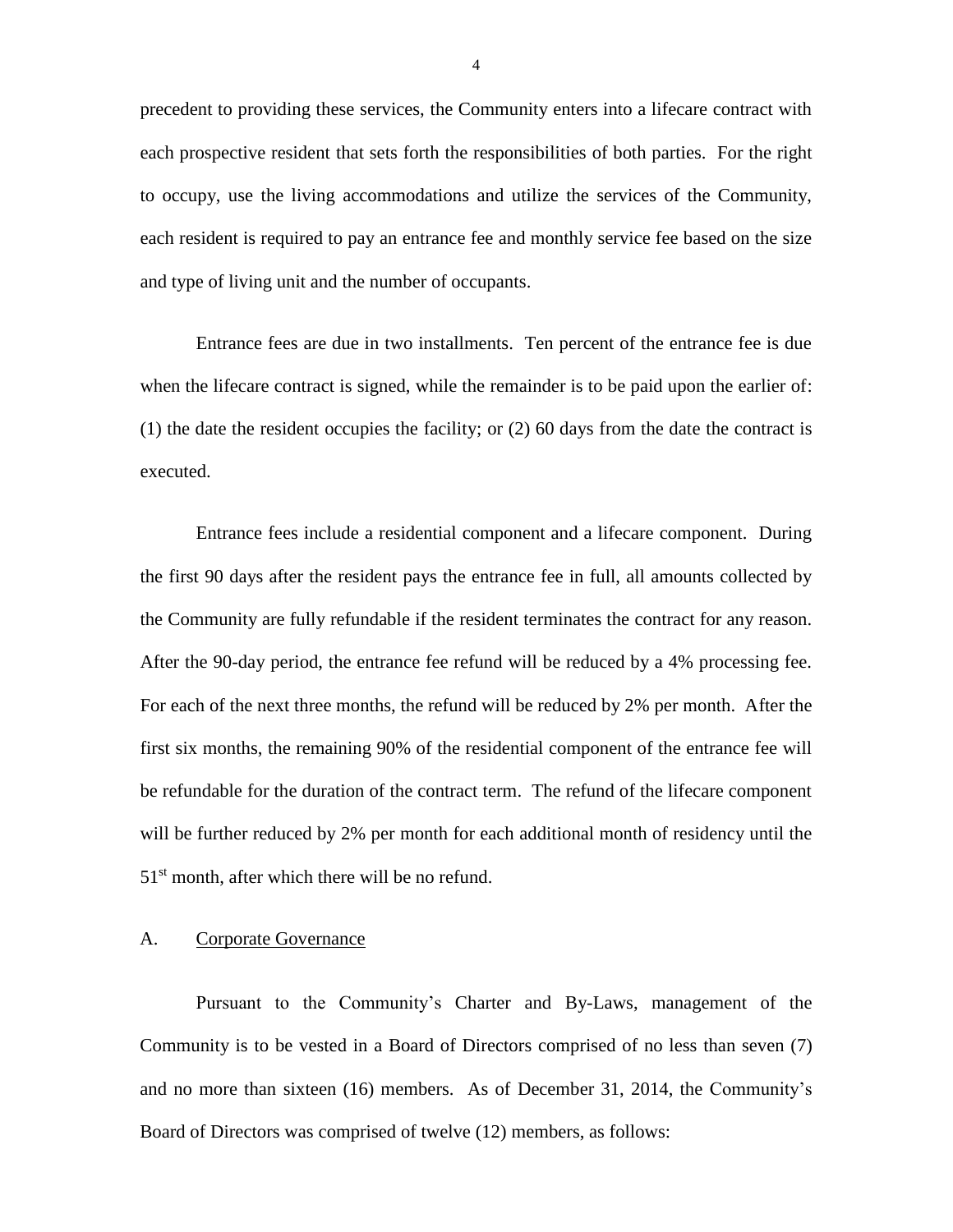#### Name

Amy Bard Buffalo, New York

Barry W. Brandon Clarence, New York

Rev. R. William Franklin\* Tonawanda, NY

Charles E. Kopp E. Amherst, New York

Christopher Lane Williamsville, New York

Thomas D. Lunt Orchard Park, New York

Charles R. Maloney Buffalo, New York

Joan Mangano\* Buffalo, New York

Laurie Menzies Buffalo, New York

Harry L. Metcalf, M.D. Williamsville, New York

Sandra Moore\* Williamsville, New York

Joseph A. Speth Amherst, New York Principal Affiliation

Vice President, M&T Bank

Managing Director, FTI Consulting

Retired Bishop, Episcopal Diocese of Western New York

Retired

Treasurer, Millard Fillmore Suburban Hospital

 LifeCare Community, Inc. d/b/a Canterbury Vice Chairman of the Board, Episcopal Church Home and Affiliates Woods

 LifeCare Community, Inc. d/b/a Canterbury Board Chairman, Episcopal Church Home and Affiliates Woods

Retired

Senior Partner, Pfalzgraf, Beinhauer & Menzies, LLP

Retired

Resident of Canterbury Woods, President of Canterbury Woods Resident Council

Interim Superintendent of Highways, Amherst Highway Department

Note: \* designates ex-officio (non-voting) board member.

5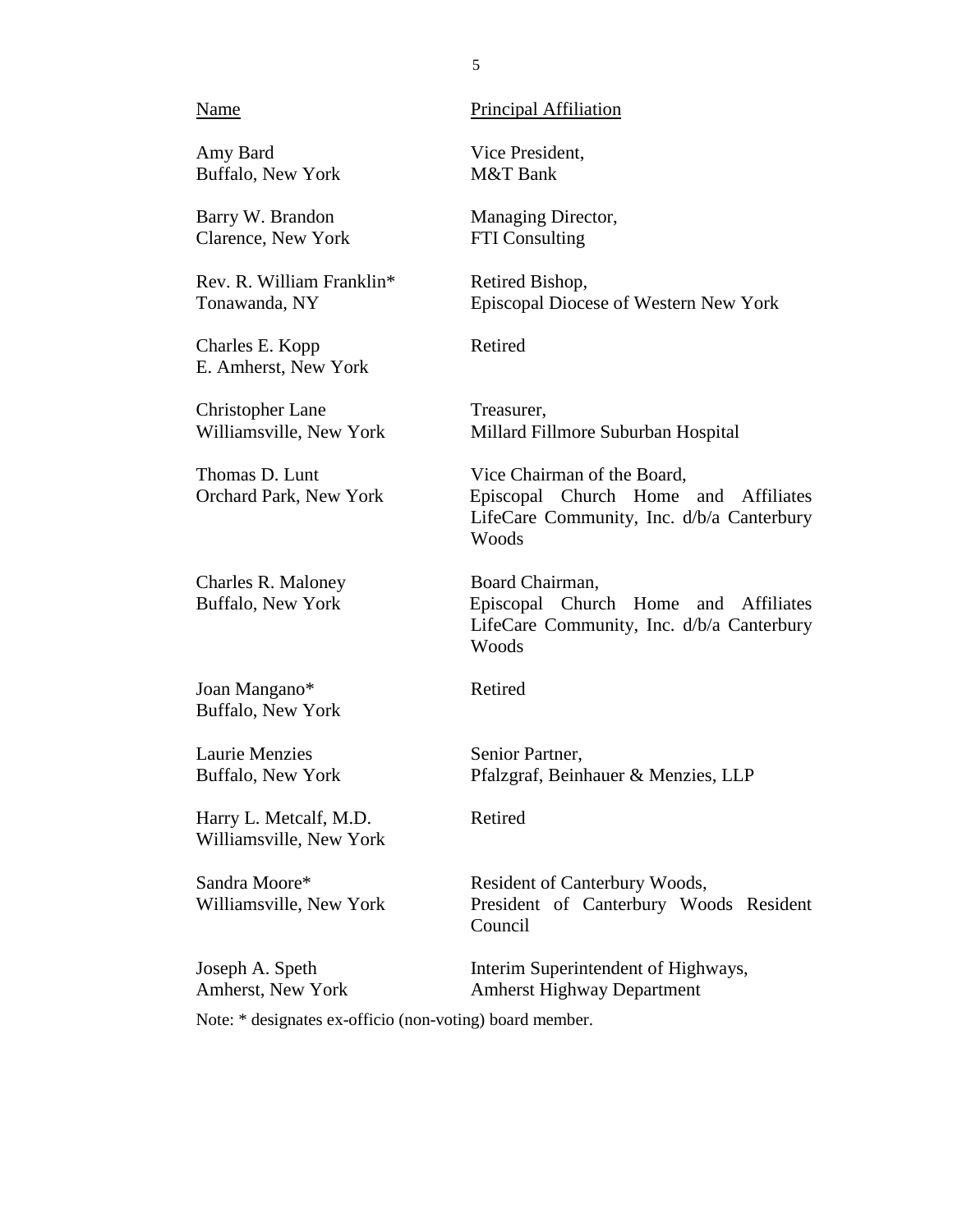The Community's officers as of as of December 31, 2014, were as follows:

Name Title

| Robert L. Wallace  | <b>Chief Executive Officer</b> |
|--------------------|--------------------------------|
| James J. Juliano   | <b>Chief Financial Officer</b> |
| Charles R. Maloney | <b>Board Chair</b>             |
| Christopher Lane   | Treasurer                      |
| Joseph A. Speth    | Secretary                      |

 The Community reported in its filed 2014 annual statement two board members whose terms began in 2015.

 It is recommended that the Community report in its filed annual statements only those board members who are actually on the Board of Directors as of the date of the annual statements, which is, in this case, December 31, 2014.

A similar recommendation was made in the two previous reports on examination.

 A review of the Community's conflict of interest policy indicates that there are 2015. Therefore, the Community was not in compliance with Section 715-a(c) of the New York Not-For Profit Corporation Law. two board members who did not complete and sign a conflict of interest statement in

Section 715-a(c) of the New York Not-For-Profit Corporation Law states:

 *"*(c) The conflict of interest policy shall require that prior to the initial election of any director, and annually thereafter, such director shall complete, sign and submit to the secretary of the corporation a written statement identifying, to the best of the director's knowledge, any entity of which such director is an officer, director, trustee, member, owner (either as a sole proprietor or a partner), or employee and with which the participant and in which the director might have a conflicting interest. The policy shall require that each director annually resubmit such written statement. The secretary of the corporation shall provide a copy of all completed statements to the chair of the audit corporation has a relationship, and any transaction in which the corporation is a committee or, if there is no audit committee, to the chair of the board."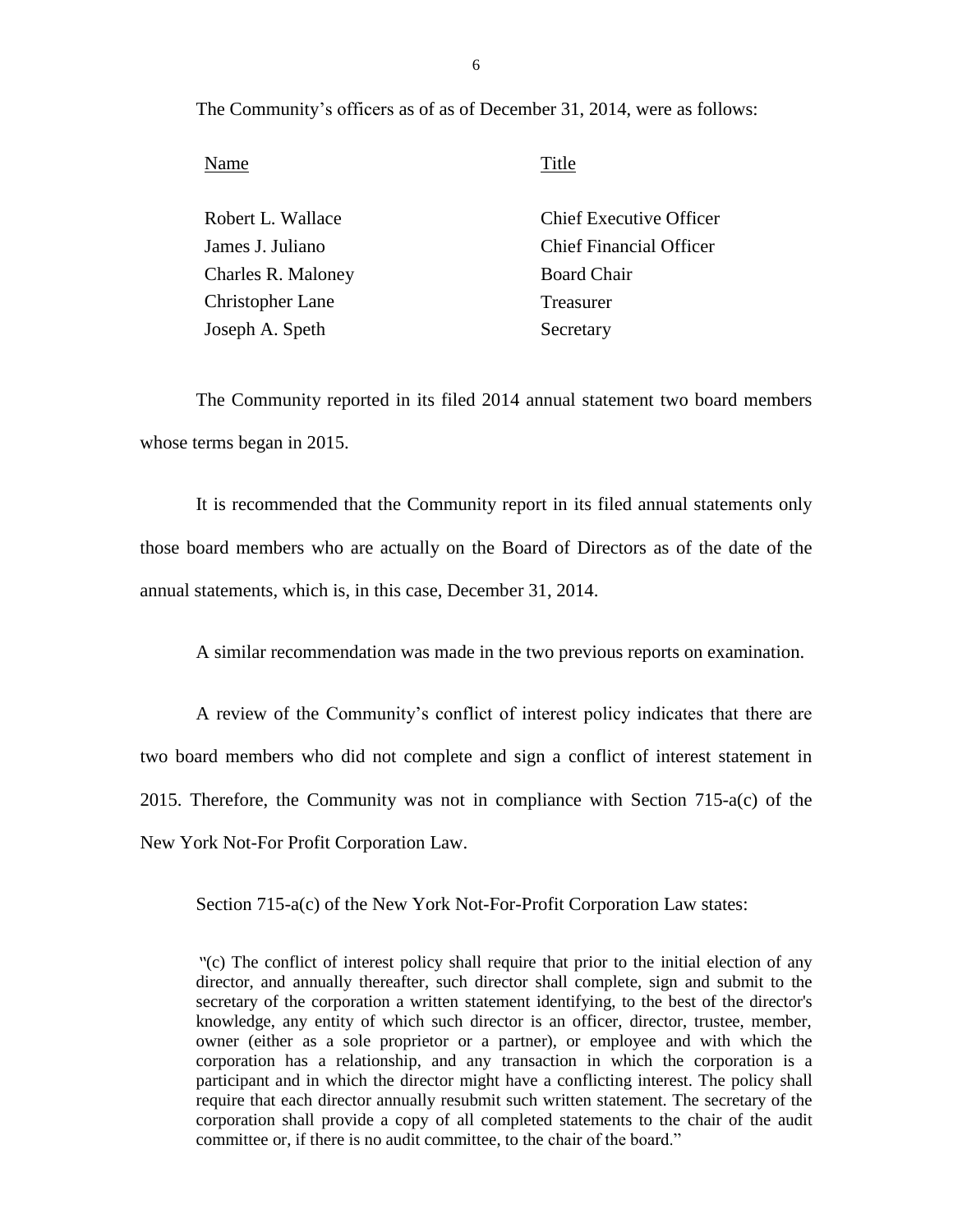York Not-For-Profit Corporation Law by requiring that its board members complete and sign a conflict of interest statement before the initial election of the board member and It is recommended that the Community comply with Section 715-a(c) of the New annually thereafter.

### B. Holding Company System

 The structure of the Community's holding company system as of the examination date is as follows:



 The Community is affiliated through common directors and /or shared economic interests with the following entities:

- Episcopal Church Home & Affiliates, Inc. (ECH&A)
- Episcopal Church Home of Western New York
- Episcopal Community Healthcare, Inc.
- Episcopal Community Housing, Inc.
- Episcopal Residential Health Care Facility, Inc.
- Brent Manor, Inc.
- Episcopal Community Housing Development Organization, Inc. (CHODO)
- Episcopal Church Home Foundation of Western New York, Inc.

 The Community is a Type B corporation as defined by Sections 201 and 601(a) of the New York Not-for-Profit Corporation Law. The sole member of the Community is Episcopal Church Home and Affiliates, Inc. ("ECH&A"). The Community is controlled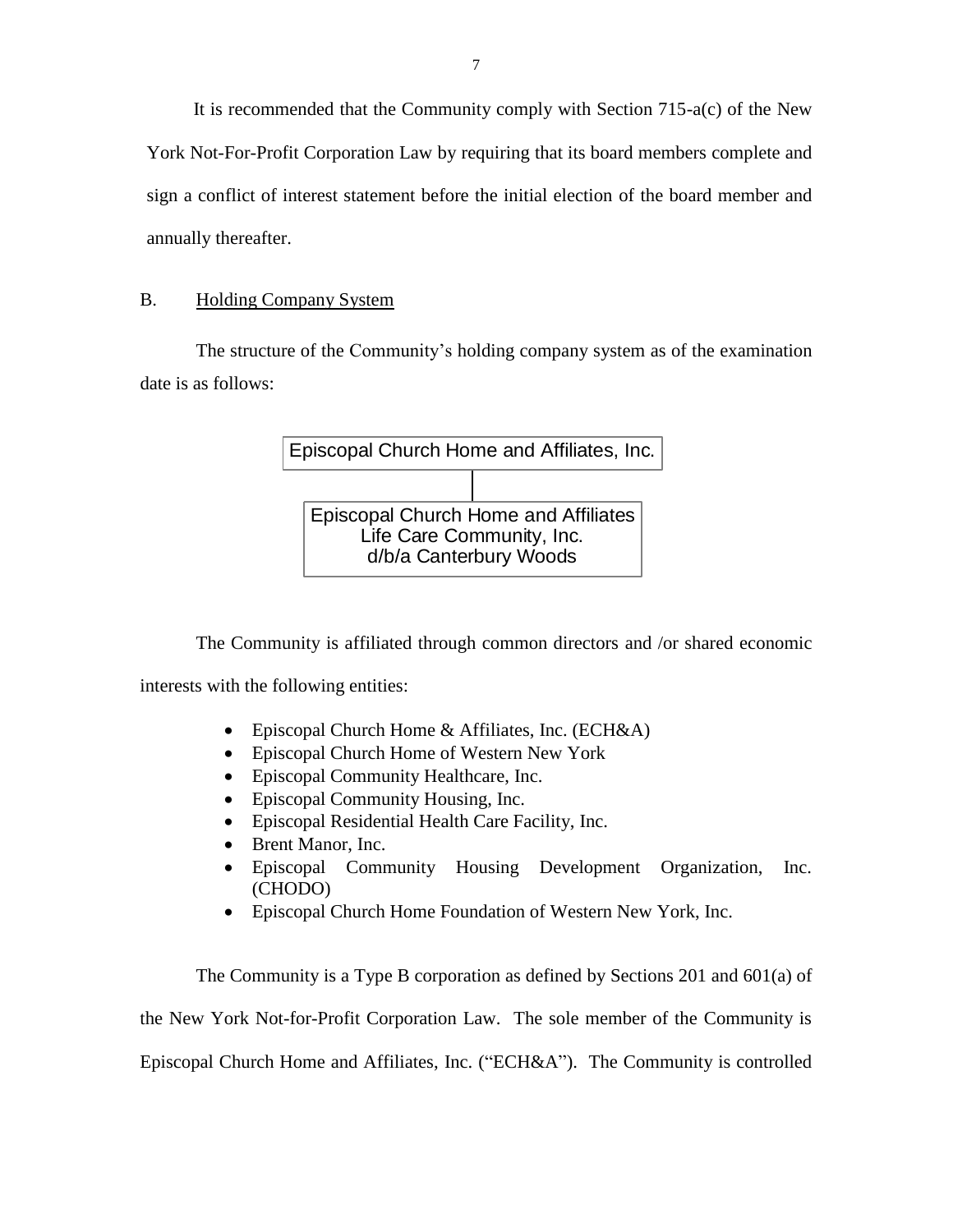by ECH&A through By-Law requirements. ECH&A must approve any amendment to the Community's By-Laws or Articles of Incorporation.

#### C. Occupancy Rates

The following reflects the occupancy rates at each year-end of the examination period for each of the facilities within the Community:

|                                   | <b>2010</b> | 2011  | 2012        | 2013  | 2014  |
|-----------------------------------|-------------|-------|-------------|-------|-------|
| Independent living units          | 93.8%       | 89.7% | 94.2%       | 95.1% | 92.6% |
| Enriched housing/Adult care units | 93.8%       | 96.9% | 96.9%       | 93.8% | 87.5% |
| Skilled nursing facility          | 89.6%       |       | 87.5% 93.8% | 85.4% | 91.7% |

#### D. Disclosure Statement

 within its Disclosure Statement and therefore, is not in compliance with Section The Community does not list a contact person in its standard information sheet 4606(14)(b) of the New York Public Health Law.

Section 4606 of the New York Public Health Law states:

 "Initial disclosure statement. Prior to the execution of a contract, or before the transfer of any money, other than a refundable priority reservation fee or non-refundable priority reservation agreement application fee, to an operator by or on behalf of a prospective resident, whichever occurs first, the operator shall deliver to the person with whom the contract is to be entered into or the person's legal representative the most recent annual statement as required by section forty-six hundred seven of this article, and an initial disclosure statement which contains the following:…

 14. In accordance with regulations promulgated by the council, the operator shall prepare a standard information sheet for each approved continuing care retirement community, which must be approved by the department of health, distributed with the community's accordance with this section. The standard information sheet shall be prepared in plain language and in twelve point type and shall include but shall not be limited to the marketing materials and attached to the initial disclosure statement prepared in following information:…

 b. the name, address, and telephone number of the operator and a contact person employed by the operator;"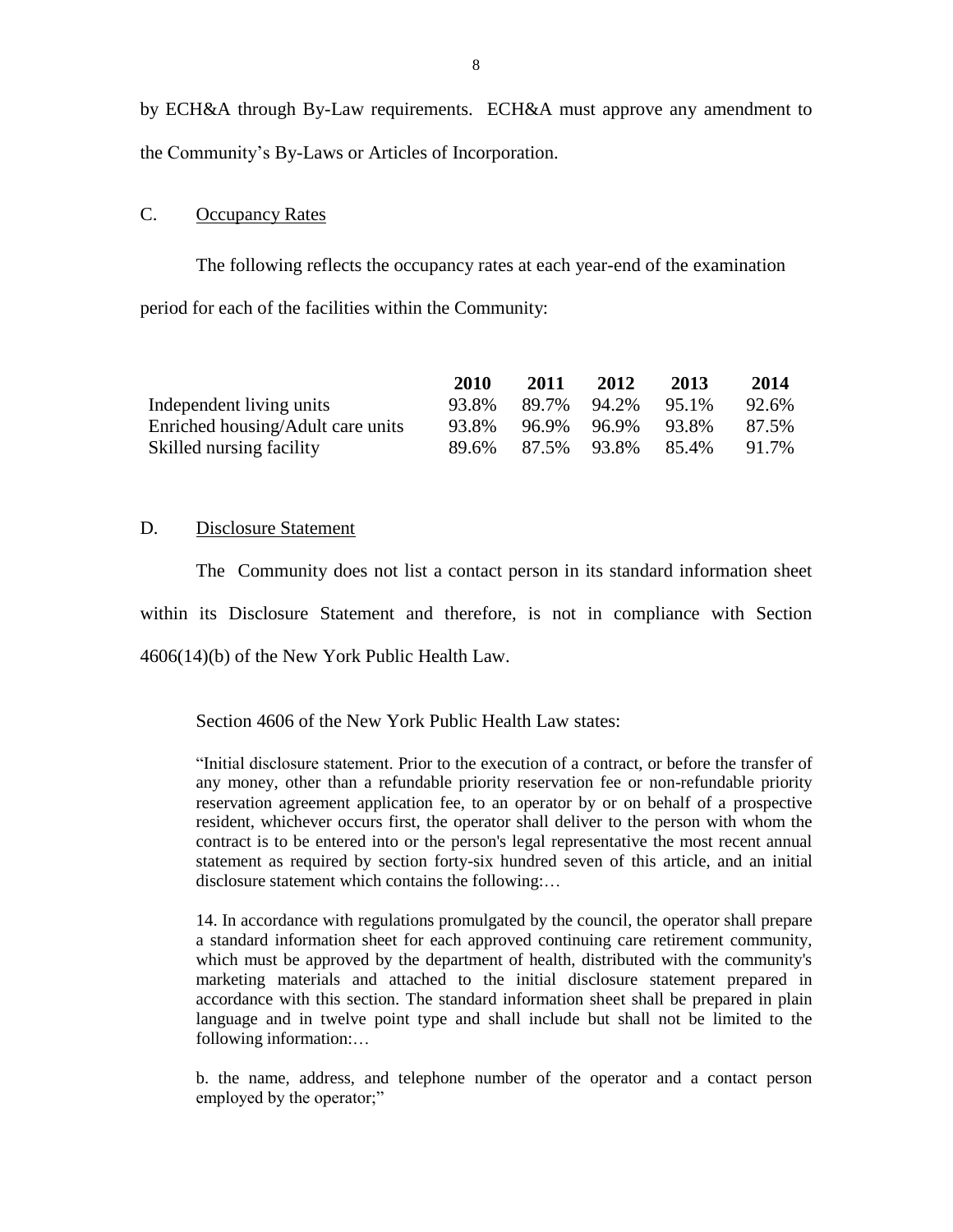New York Public Health Law by listing a contact person within the standard information It is recommended that the Community comply with Section 4606(14)(b) of the sheet of its disclosure statement.

This recommendation was included in the previous report on examination.

#### E. Disaster Recovery / Business Continuity Plans

 As of December 31, 2014, the Community maintained a disaster recovery plan the event of a disaster. Also, the Community maintained a business continuity plan which provides for the essential maintenance of services to the Community's residents in which is essential to the maintenance of continuity of services to the Community's residents in the event of a disaster.

#### F. Accounts Receivable

 The Community reported on its actuarial balance sheet amounts receivable from private payors which were overdue more than 90 days. This valuation is not in compliance with Part 350.6(c)(7) of Insurance Regulation No. 140.<br>Part 350.6(c)(7) states:

"…assets supporting reserve liabilities may be invested in any of the following:

(7) accounts receivable subject to the restrictions that they are expected to be paid and not more than:

 (i) 90 days overdue when the payor is not a government agency; and (ii) 12 months overdue when the payor is a government agency;"

 It is recommended that the Community comply with the requirements of Part  $350.6(c)(7)$  of Insurance Regulation No. 140 by reporting on its actuarial balance sheet, as admitted assets, government agency receivables that are not overdue more than 365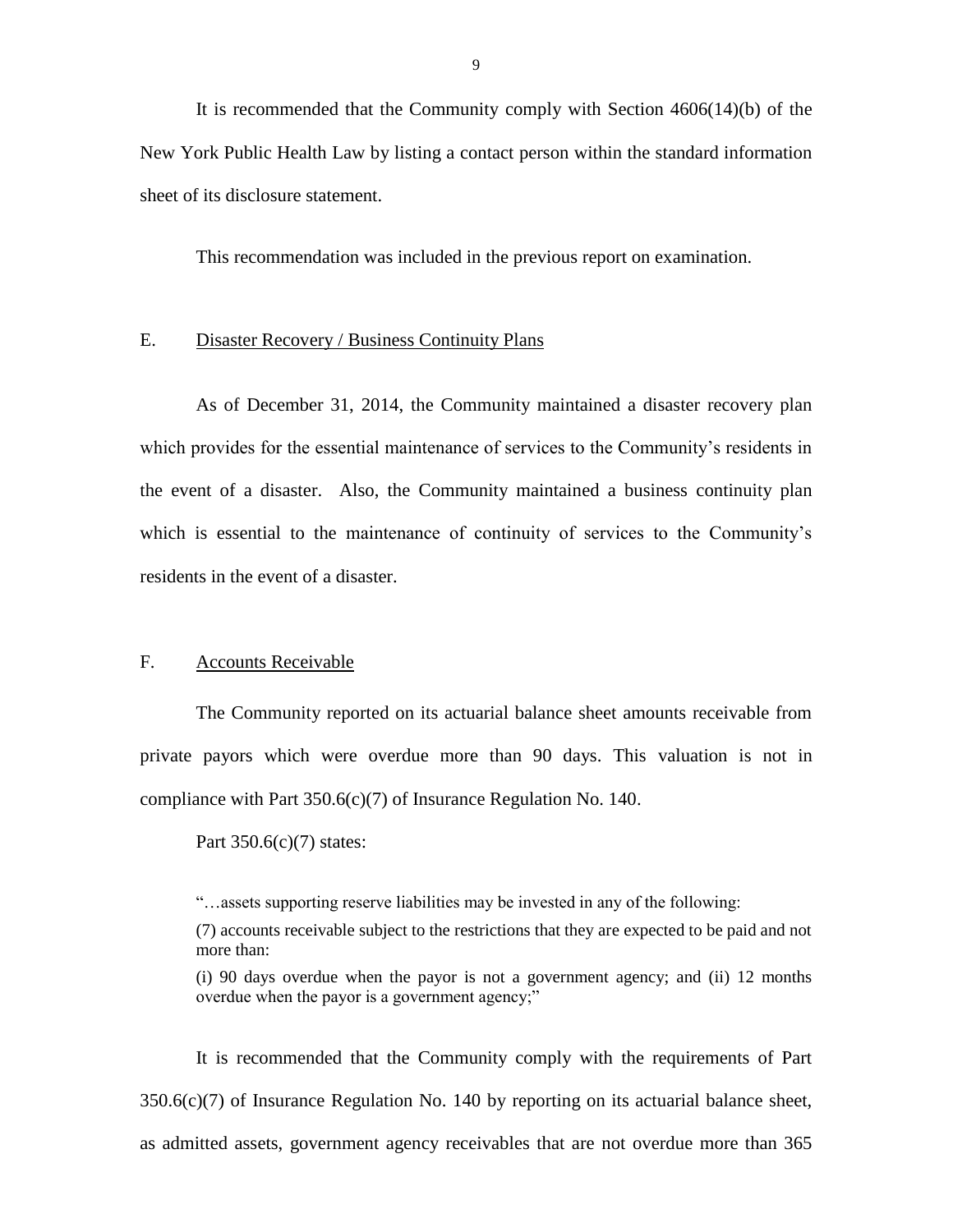days and non-government agency receivables that are not overdue more than 90 days from the valuation date.

#### G. Information System Controls

 Health Information adopted to implement provisions of the Health Insurance Portability Relative to the Security Standards for the Protection of Electronic Protected and Accountability Act of 1996 (HIPAA), the following relates to workstation security.

45 CFR Section 164.310 of the Federal HIPAA rule states the following in part:

 (a)(1) *Standard: Access Control*. Implement technical policies and procedures for electronic information systems to allow access only to those persons or (iii) Automatic logoff (Addressable). Implement electronic procedures that "A covered entity must, in accordance with Section 164.306: software programs that have been granted access rights… (2) Implementation specifications:…

terminate an electronic session after a predetermined time of activity."

 workstations have password protected screen savers, set to activate automatically after 60 minutes of inactivity. Automatic log-off after 60 minutes of inactivity is too long and does not provide sufficient protection of electronic protected health information and other The Community maintains an access control policy which requires that all sensitive data. This access control policy does not protect the Community's business from the impact of operational information security vulnerabilities and incidents.

 It is suggested that the Community change its control procedures to provide for the automatic log-off of the Community's workstations from the current 60 minutes of inactivity to a significantly less period of time of inactivity. It is further suggested that such change be included within the Community's access controls policy.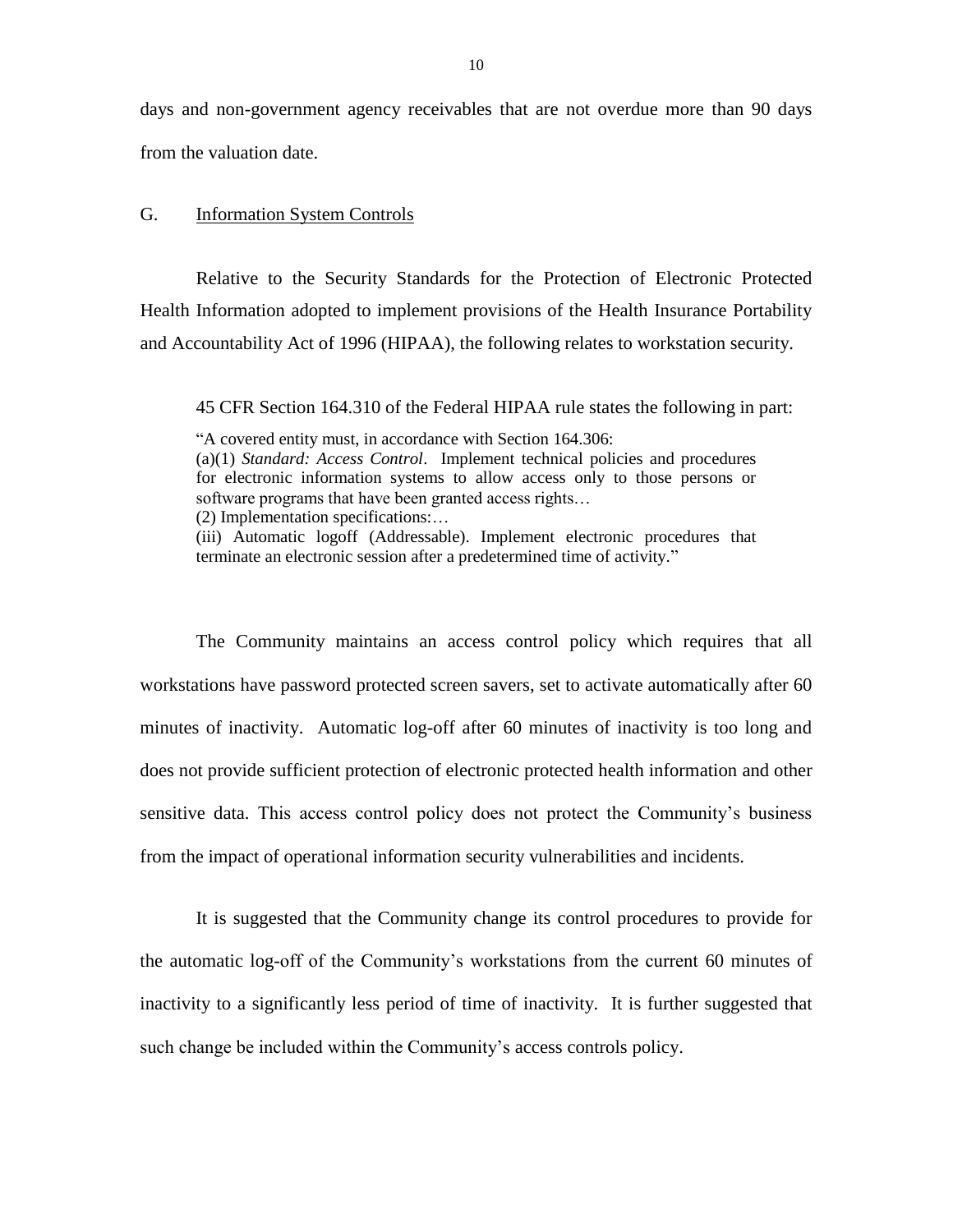#### **3. FINANCIAL STATEMENTS**

#### A. **Balance Sheet**

 The following statements show the assets, liabilities and net surplus as of condensed summary of operations and a reconciliation of the net surplus account for each of the years under review. The examiner's review of a sample of transactions did not reveal any differences which materially affected the Community's financial condition as presented in its financial statements contained in the December 31, 2014 filed annual December 31, 2014, as contained in the Community's 2014 filed annual statement, a statement.

 The firm of Freed Maxick & Battaglia, CPAs, P.C. was retained by the for calendar years 2010 through 2013 and the related consolidated statements of operations and cash flows for the years then ended. The Community retained the firm of Bonadio & Co., LLP to audit the Community's combined statement of financial position and related consolidated statements of operations and cash flows for the year ended December 31, 2014. Community to audit the Community's combined financial statements of financial position

 audit dates. Balances reported in these audited financial statements were reconciled to Both firms concluded that the consolidated financial statements present fairly, in all material respects, the financial position of the Community at the respective "As of" the corresponding years' annual statements with no discrepancies noted.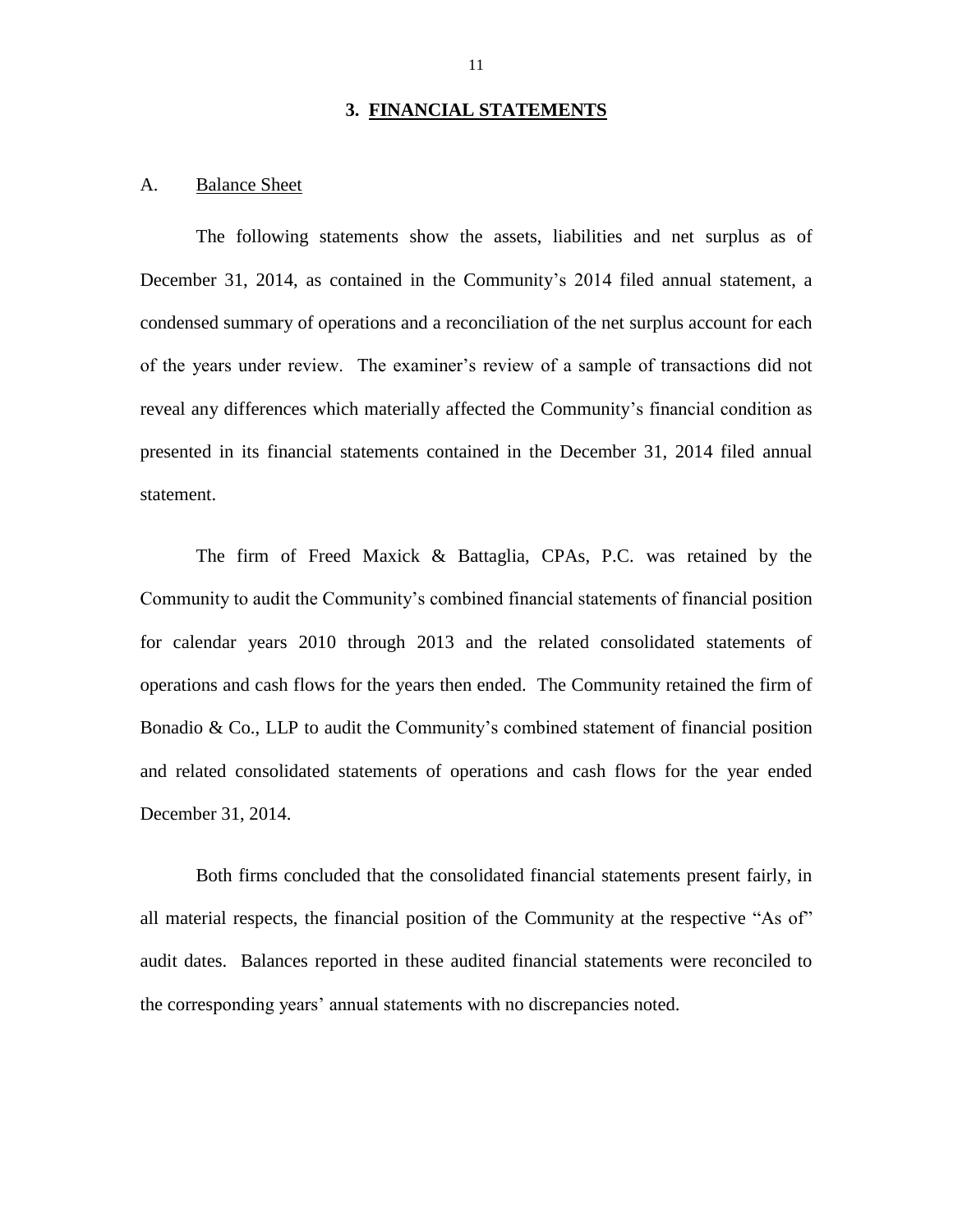#### **Assets**

| Cash and invested assets                 | \$32,878,454    |
|------------------------------------------|-----------------|
| Accounts receivable and prepaid expenses | 2,547,739       |
| Land                                     | 4,882,040       |
| Land improvements                        |                 |
| <b>Building</b>                          | 55,509,742      |
| Furniture, fixtures and equipment        | 6,452,970       |
| Deferred financing costs                 | 1,961,507       |
| Deferred marketing costs                 | 133,240         |
| Total assets                             | \$104,365,692   |
| Liabilities                              |                 |
| <b>IDA</b> bonds                         | \$4,155,000     |
| <b>Financial institutions</b>            | $\theta$        |
| Actuarial reserve                        | 99,044,293      |
| <b>Total liabilities</b>                 | \$103,199,293   |
| Total net surplus                        | \$<br>1,166,399 |
| Total liabilities and net surplus        | \$104,365,692   |

 **Note:** It should be noted that the asset values herein are reported on a statutory actuarial basis. As such, the values differ from the certified financial statements prepared by the Community's certified public accountants.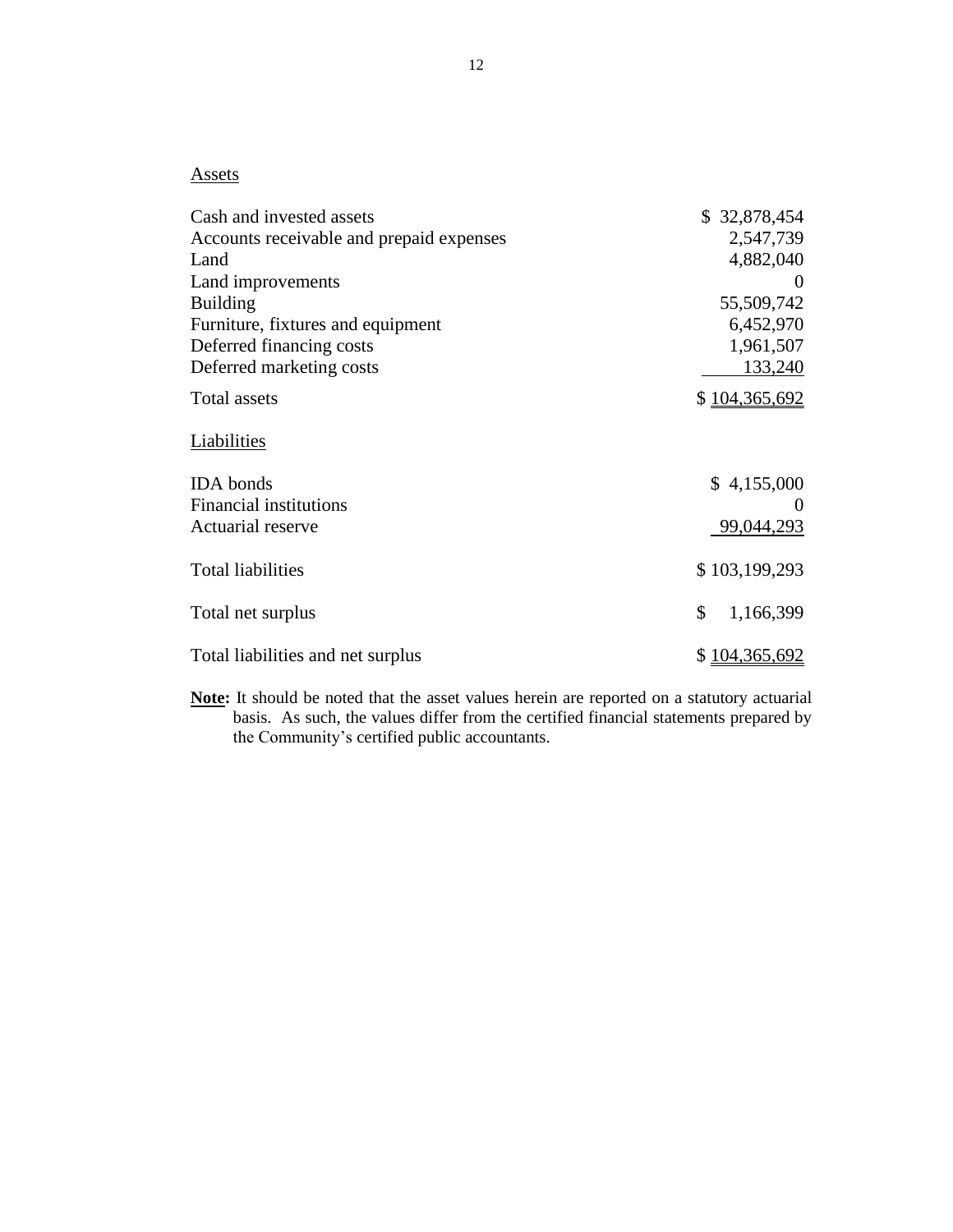# B. Statement of Revenue, Expenses and Change in Actuarial Surplus

 The statement of revenue and expenses is presented on a statutory modified GAAP basis for the five-year examination period January 1, 2010 through December 31, 2014.

# Revenue

| Monthly maintenance fess                       | \$62,163,851 |              |
|------------------------------------------------|--------------|--------------|
| Revenue from related organizations             | 224,063      |              |
| Earned entrance fees (net of refunds)          | 9,103,727    |              |
| Patient revenue from nonresidents              | 9,627,052    |              |
| Interest and dividend income                   | 2,323,644    |              |
| Aggregate write-ins for other                  |              |              |
| operating revenue                              | 1,482,635    |              |
| Total revenue                                  |              | \$84,924,972 |
| Expenses                                       |              |              |
| Interest expense                               | \$3,099,215  |              |
| Facility and dining expenses                   | 28,685,778   |              |
| Health expenses                                | 15,555,356   |              |
| Administration expenses                        | 14,227,416   |              |
| Depreciation and amortization charges          | 14,712,866   |              |
| Change in provision for uncollectible accounts | 31,786       |              |
| Real estate taxes                              | 3,973,195    |              |
| NYS health facilities assessment               | 794,182      |              |
| Aggregate write-ins for other                  |              |              |
| operating expenses                             | 317,821      |              |
| Total expenses                                 |              | \$81,397,615 |
| Net income                                     |              | \$3,527,357  |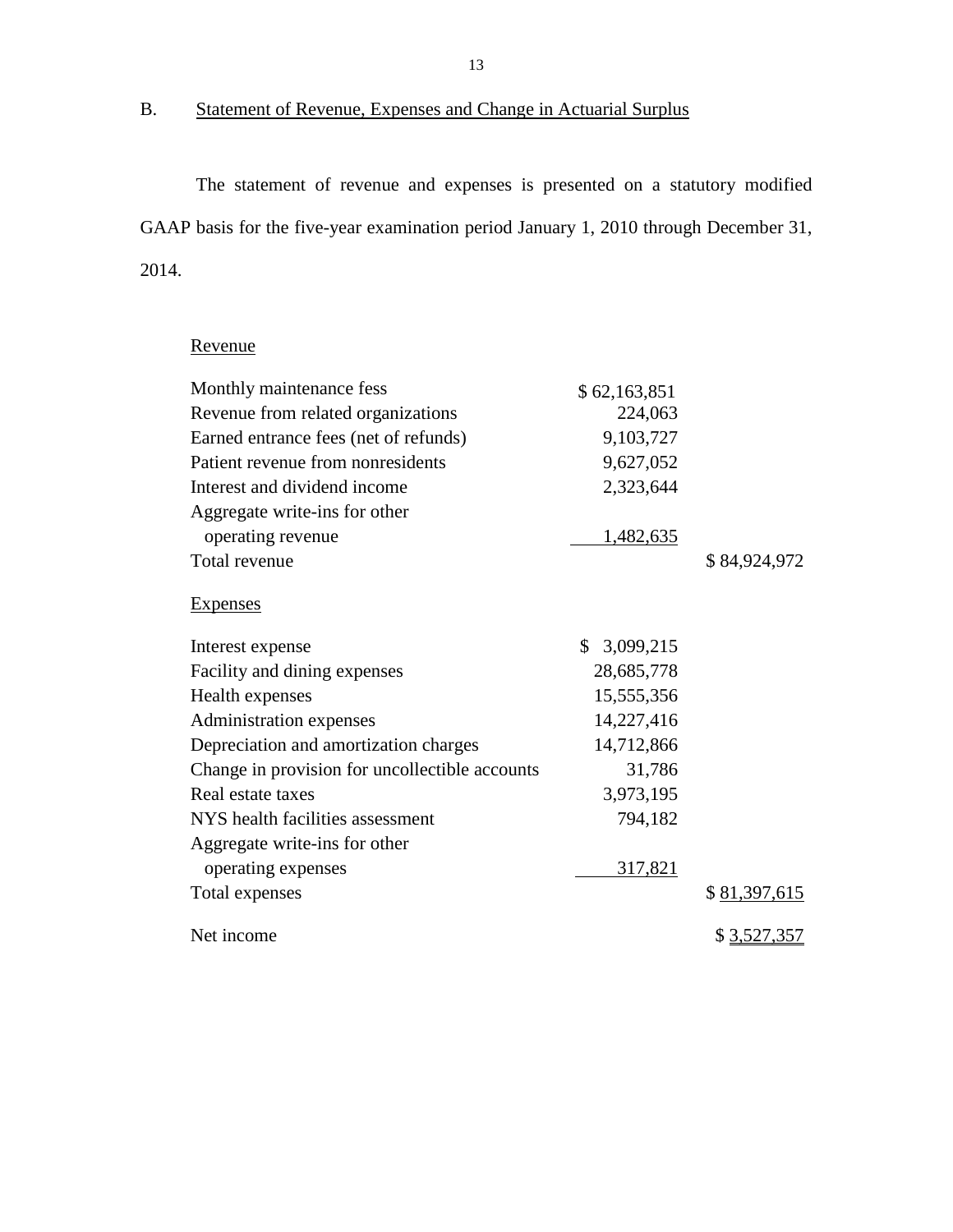#### Change in Actuarial Surplus

The Community's actuarial surplus decreased \$794,207 during the examination

period January 1, 2010 through December 31, 2014 detailed as follows:

| Actuarial surplus, per report on<br>examination, as of December 31, 2009 | Gains in<br>Surplus | Losses in<br>Surplus | \$1,960,606 |
|--------------------------------------------------------------------------|---------------------|----------------------|-------------|
|                                                                          |                     |                      |             |
| Net income                                                               | \$3,527,357         |                      |             |
| Statutory adjustment as per<br>examination*                              |                     | \$4,321,564          |             |
| Net increase in surplus                                                  |                     |                      | \$(794,207) |
| Actuarial surplus, per report on<br>examination, as of December 31, 2014 |                     |                      | \$1,166,399 |

 \*Note: This adjustment represents the difference between the net income pertaining to the statutory modified GAAP basis of accounting and the actuarial surplus.

### **4. SUBSEQUENT EVENTS**

 Canterbury Woods entered into a purchase agreement on March 31, 2015 with Gates Circle Holdings LLC to purchase approximately 1.4 acres of the former Millard Fillmore Hospital site at Gates Circle, Buffalo, New York for the purpose of building a "satellite" senior-living facility.

 "satellite" senior-living facility. Episcopal Church Home & Affiliates, the Parent of Canterbury Woods has hired will be an extension of the Community's current campus located in Williamsville, New Lecesse Construction of Rochester to build and outfit the 85,000-square-foot facility, which York.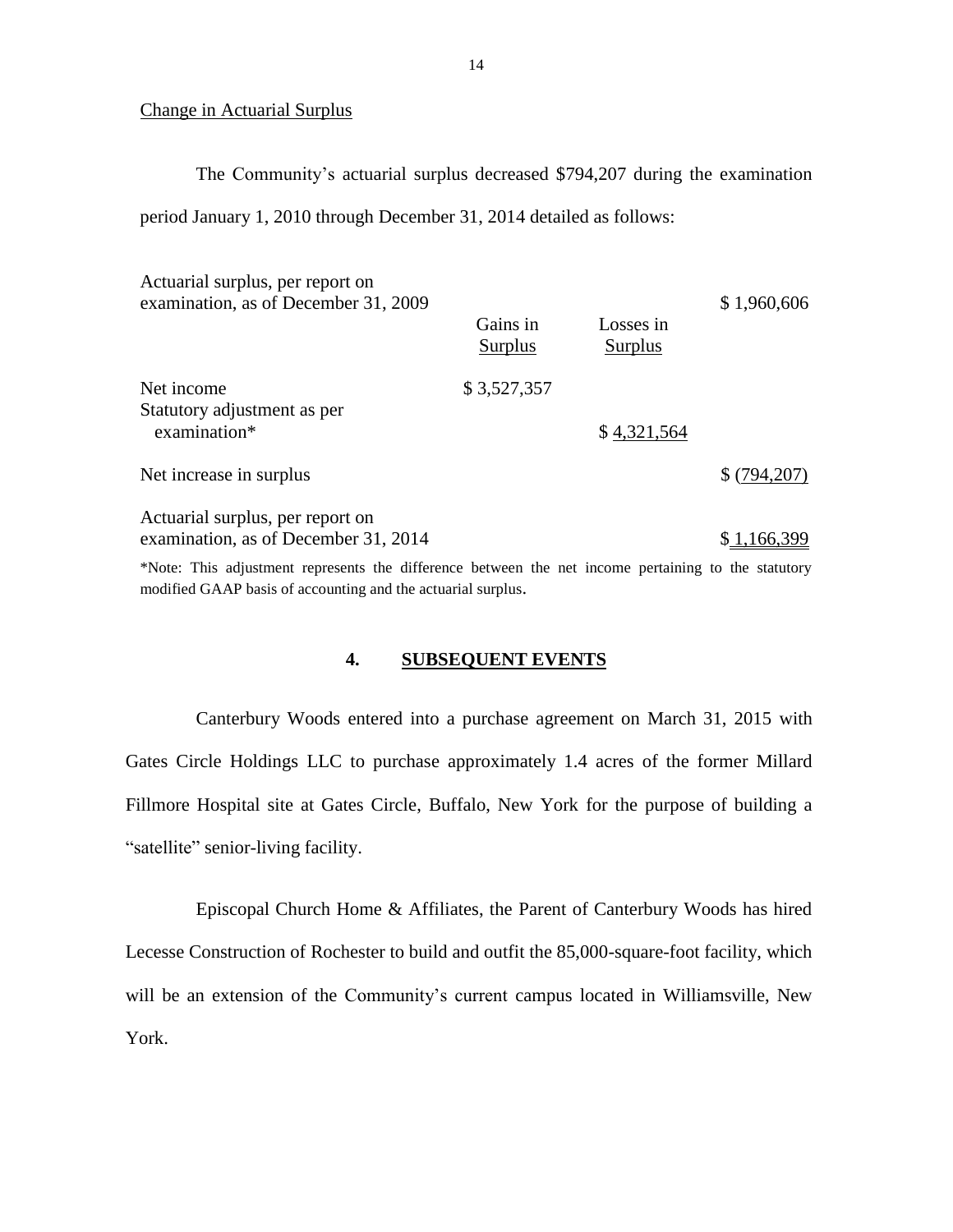The satellite Buffalo, New York campus is expected to consist of 53 independent nursing beds at the Buffalo satellite campus. living apartments and 5 assisted living apartments. There are no plans to include any skilled

 Authority application and the New York State Department of Financial Services stated no On December 22, 2015, the New York State Department of Health granted programmatic approval of the Community's reconfiguration of its existing Certificate of objections to such reconfiguration application.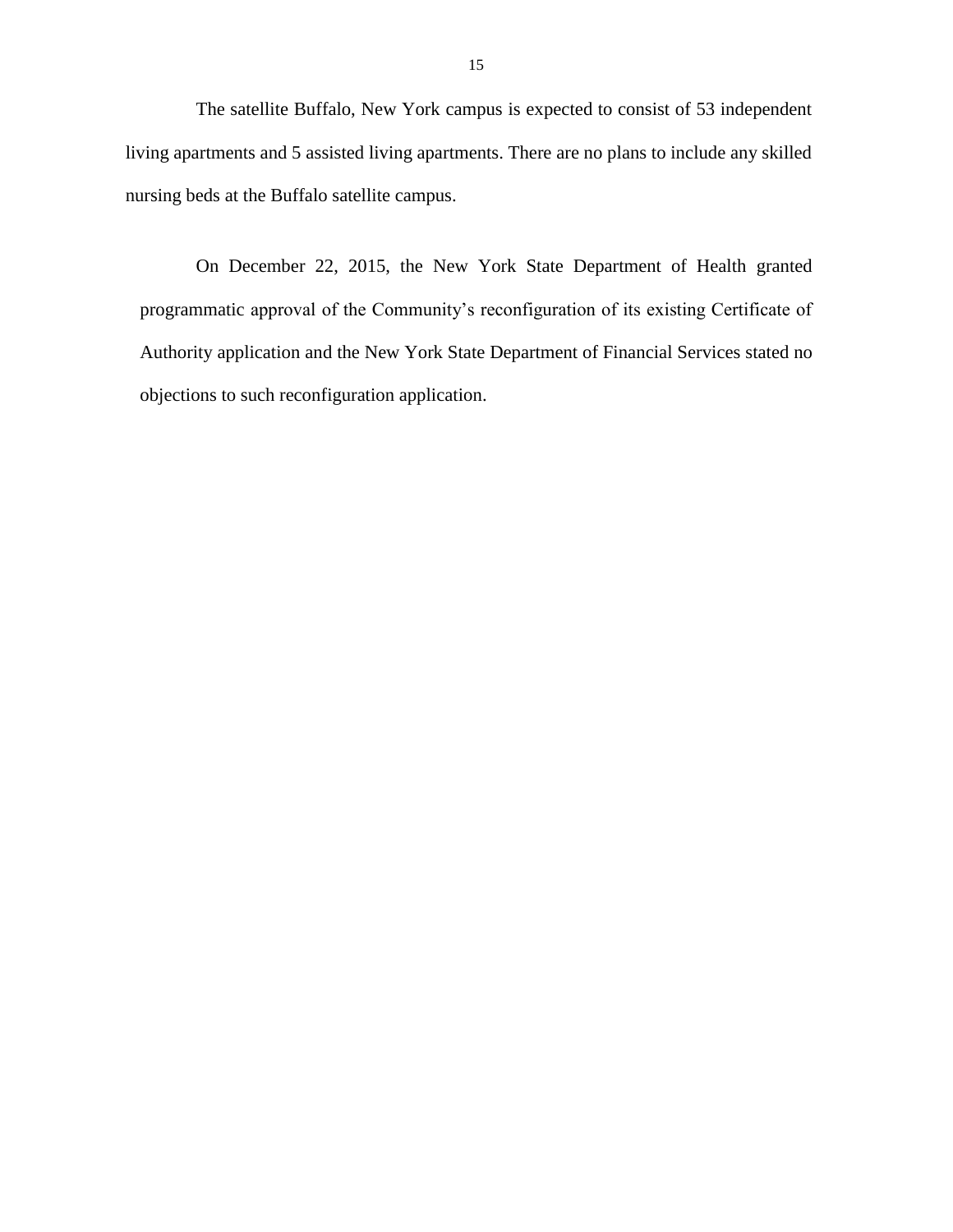# **5**. **COMPLIANCE WITH PRIOR REPORT ON EXAMINATION**

#### **ITEM** PAGE NO.

- . Management
- 1. It is recommended that the Community designate an annual 7 Board of Directors' meeting to comply with Article IV, paragraph 1 of the Community's By-Laws.

*The Community has complied with this recommendation.* 

2. It is recommended that the Community report in its filed 7 annual statements only those Board members who are actually on the Board of Directors as of the filing date of the annual statement.

*The Community has not complied with this recommendation.* 

 attend at least one-half of the regular Board meetings. Board 3. It is recommended that the members of the Board of Directors 8 members who are unable or unwilling to attend meetings consistently should resign or be replaced.

*The Community has complied with this recommendation.* 

**Investments** 

 holding its investments and include the enumerated protective 4. It is recommended that, with regard to the Community's 12 investments that are not held pursuant to a bond indenture with the Industrial Development Agency, the Community establish custodial agreements with the financial institutions covenants and provisions in those agreements.

*The Community has not complied with this recommendation.* 

Disclosure Statement

5. It is recommended that the Community list a contact person in 13 its standard information sheet, as required by Section 4606(14)(b) of the New York Public Health Law.

*The Community has not complied with this recommendation.*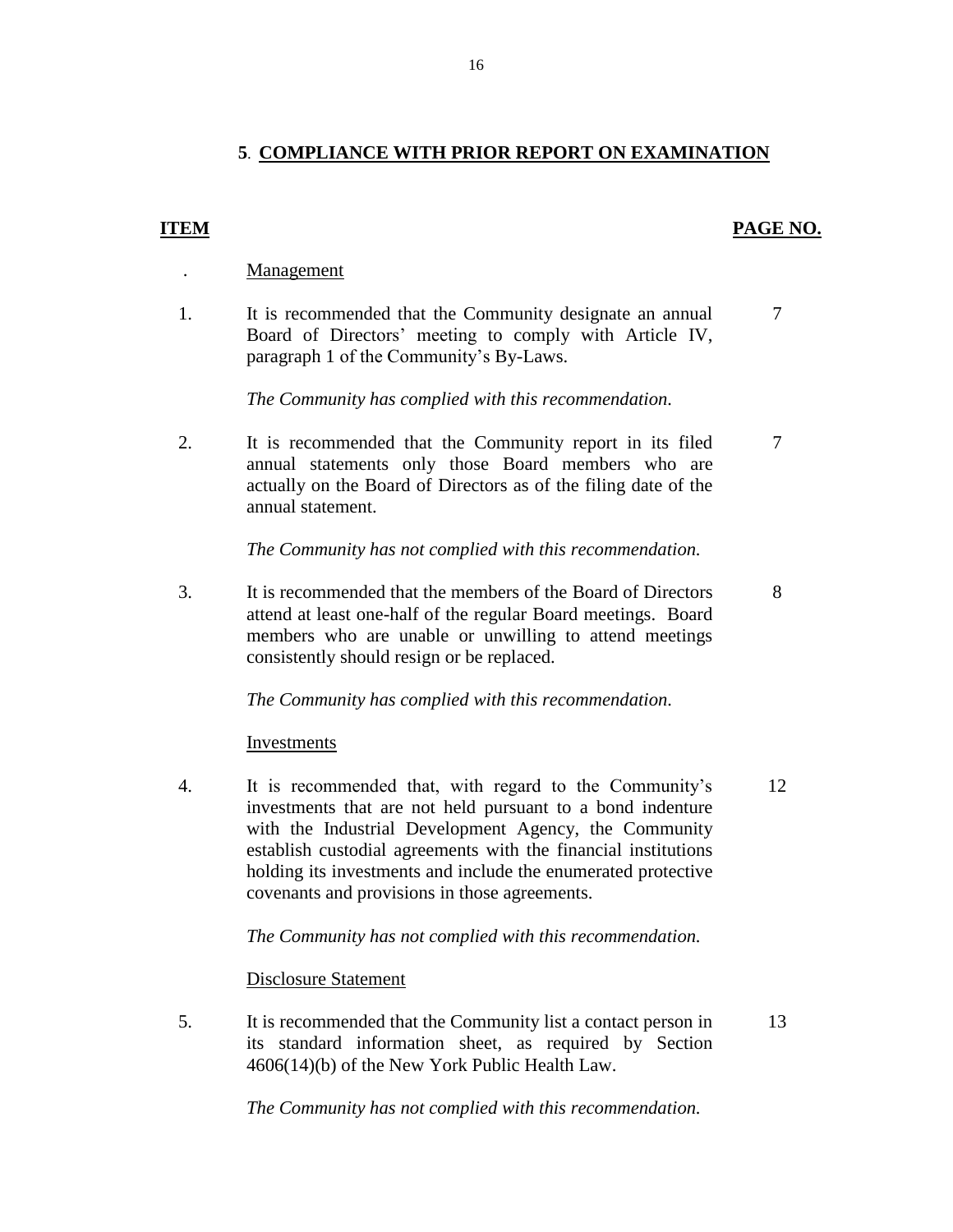### Disclosure Statement (Cont'd)

 6. It is recommended that a copy of the most recent audited and certified financial statement, which includes the balance sheet and the last two income statements, be included as an addendum to the Community's disclosure statement, as stated in the Community's disclosure statement and as required by Section 4606(10) of the New York Public Health Law. 14

*The Community has complied with this recommendation.* 

#### Information System Controls

 7. It is recommended that the Community change its controls procedures to provide for the automatic log-off of the recommended that such change be included within the Community's workstations from the current 60 minutes of inactivity to 5 minutes or less of inactivity. It is further Community's access controls policy.

*The Community has not complied with this recommendation.*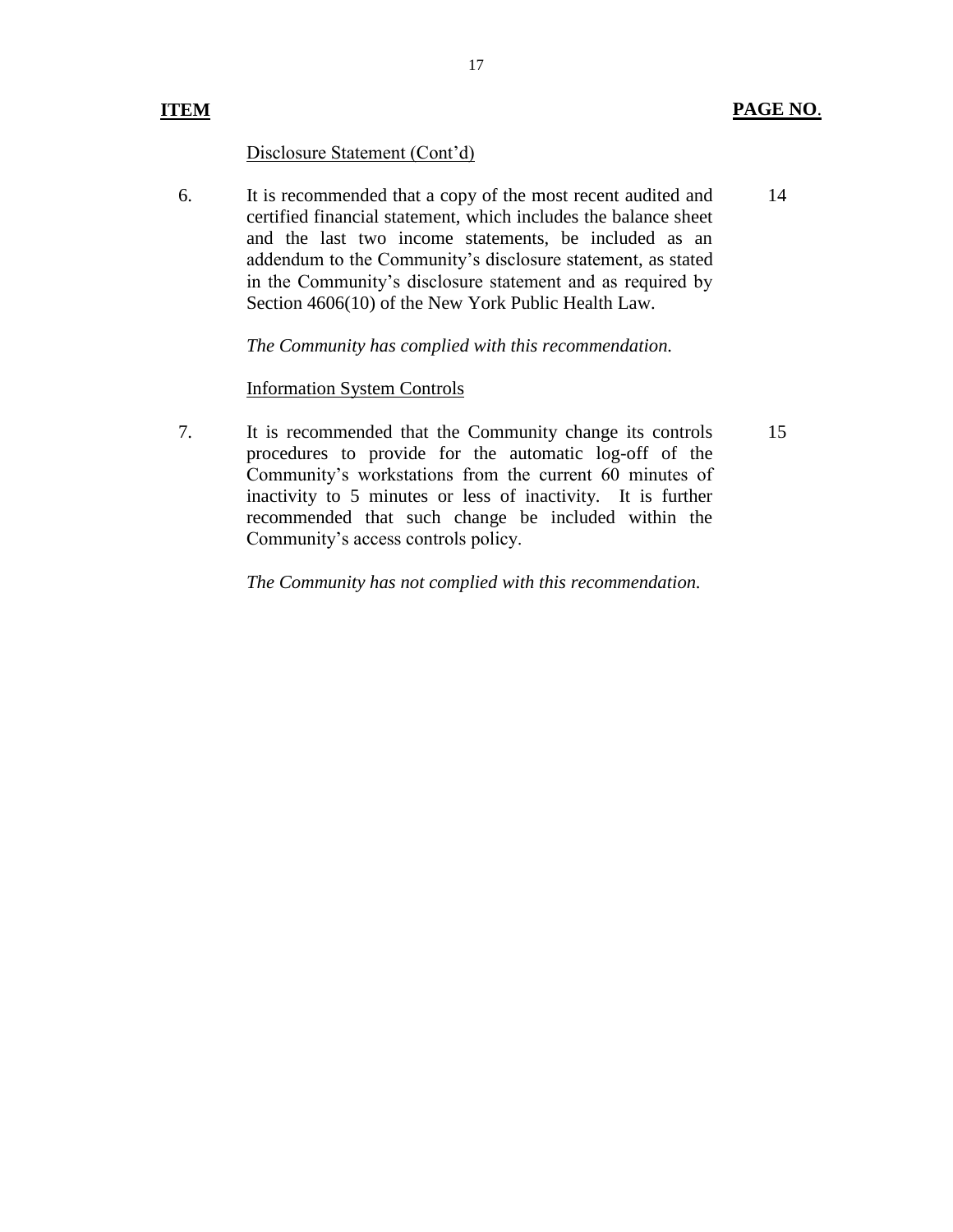#### **6**. **SUMMARY OF COMMENTS AND RECOMMENDATIONS**

#### **ITEM PAGE NO.**

#### A. Corporate Governance

- i It is recommended that the Community report in its filed 6 annual statements only those board members who are actually on the Board of Directors as of the date of the annual statements, which is, in this case, December 31, 2014.
- ii It is recommended that the Community comply with Section 7 requiring that its board members complete and sign a conflict 715-a(c) of the New York Not-For-Profit Corporation Law by of interest statement before the initial election and annually thereafter.

#### B. Disclosure Statement

It is recommended that the Community comply with Section 9 4606(14)(b) by listing a contact person within the standard information sheet of its disclosure statement.

### C. Accounts Receivable

It is recommended that the Community comply with the 9 140 by reporting on its actuarial balance sheet, as admitted more than 365 days and non-government agency receivables requirements of Part 350.6(c)(7) of Insurance Regulation No. assets, government agency receivables that are not overdue that are not overdue more than 90 days from the valuation date.

#### D. Information System Controls

It is suggested that the Community change its controls 10 procedures to provide for the automatic log-off of the is further suggested that such change be included within the Community's workstations from the current 60 minutes of inactivity to a significantly less period of time of inactivity. It Community's access controls policy.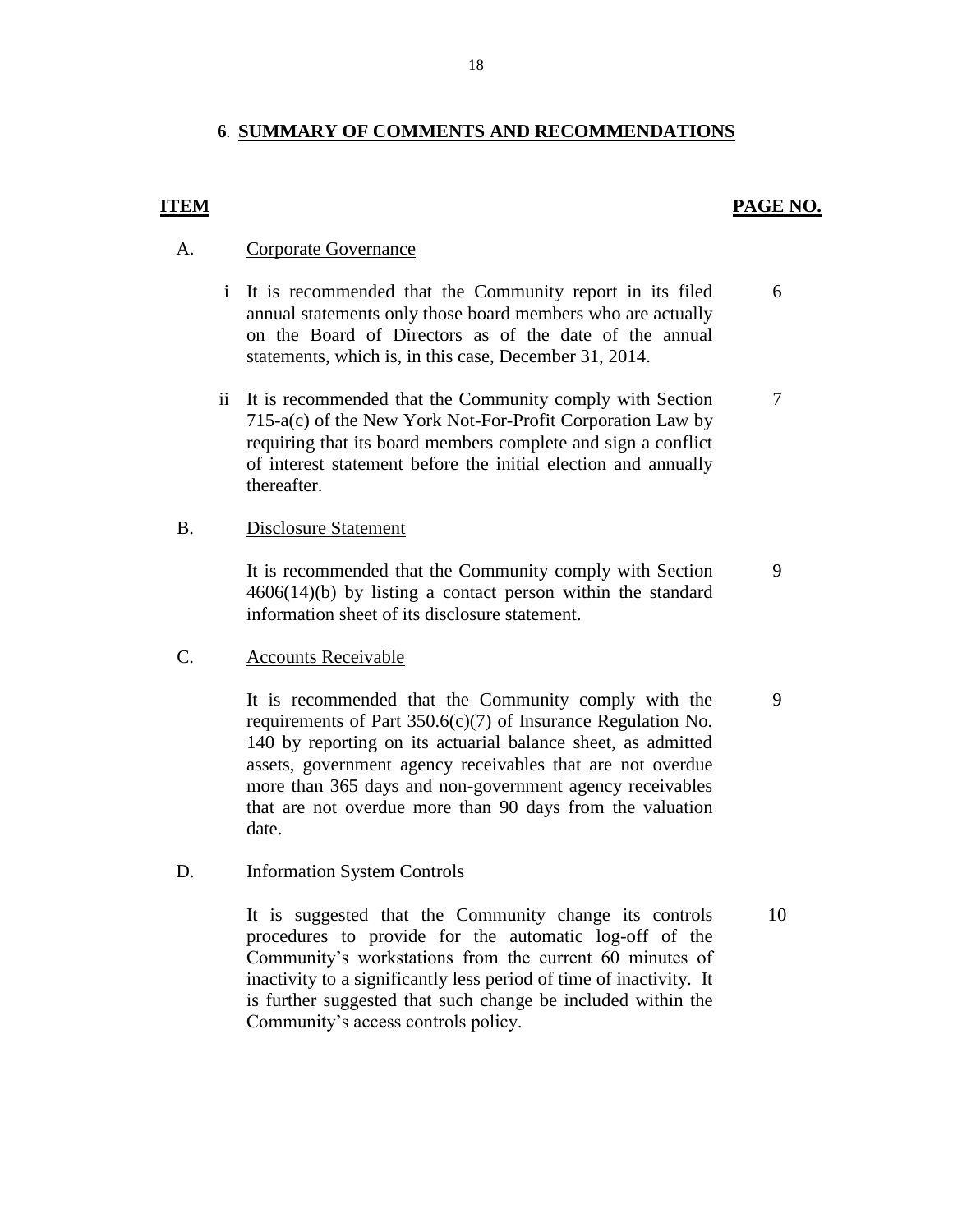Respectfully submitted,

Edouard Medina Associate Insurance Examiner

\_\_\_\_\_\_\_\_\_\_\_\_\_\_\_\_\_\_\_\_\_\_\_\_\_\_\_

**COUNTY OF NEW YORK)** STATE OF NEW YORK )  $)$ SS. )

EDOUARD MEDINA, being duly sworn, deposes and says that the foregoing

report submitted by him is true to the best of his knowledge and belief.

\_\_\_\_\_\_\_\_\_\_\_\_\_\_\_\_\_\_\_\_\_\_\_\_\_\_ Edouard Medina

Subscribed and sworn to before me This \_\_\_\_\_\_ day of \_\_\_\_\_\_\_\_\_\_ 2016.